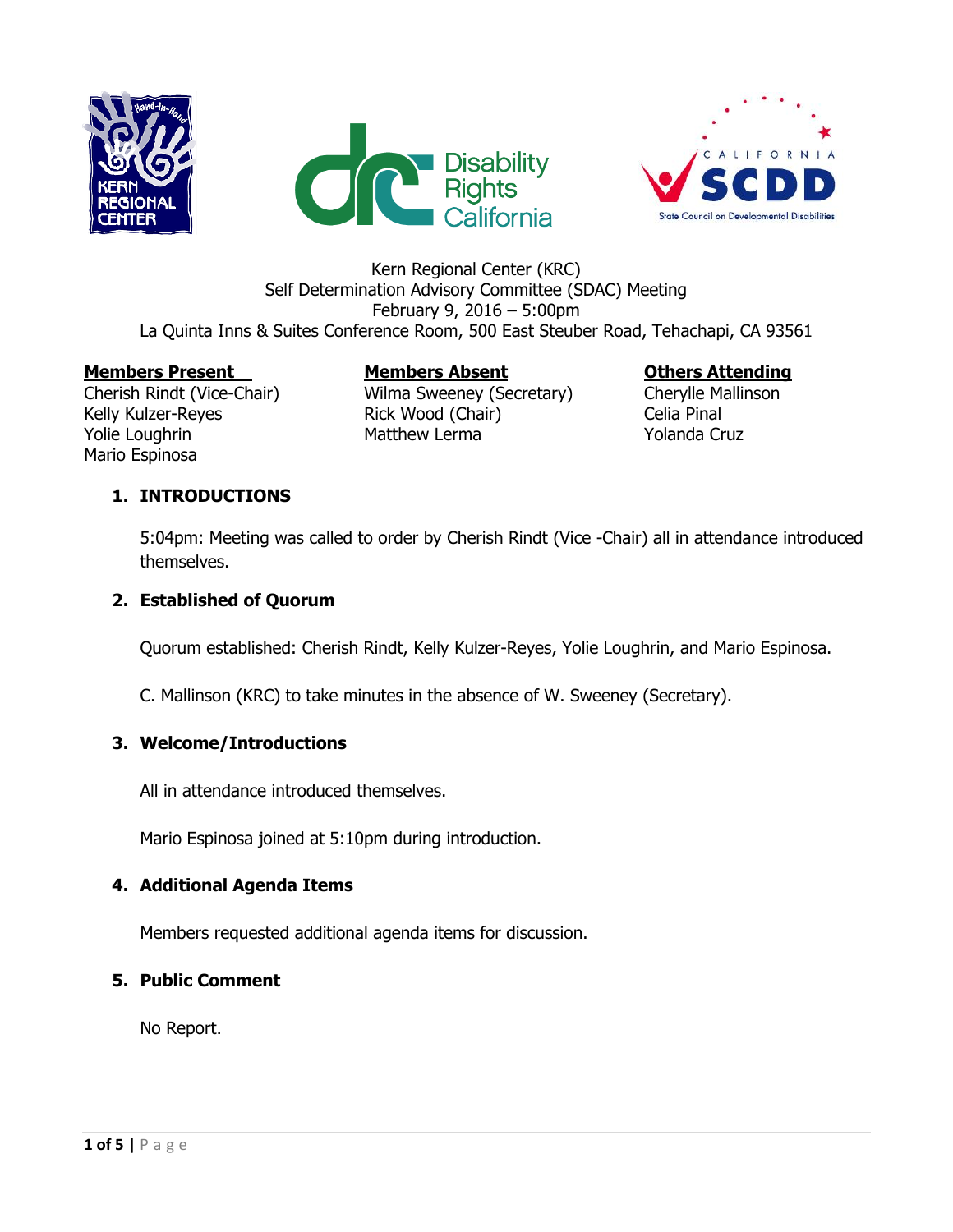### **6. APPROVAL OF MINUTES December 8, 2015**

Vice-Chair (Rindt) called for approval of the December 8, 2015 minutes with recommended changes.

M/S/C (Loughrin/Kulzer-Reyes) to approve the December 8, 2015 minutes.

### **7. UPDATES ON PROGRAM FROM DDS STAKEHOLDER WORKGROUP (Wood)**

Chair (Wood) requested his written statement be read and discuss.

Federal Waiver Application: "I do not know the precise status. The next meeting is tomorrow, 02-10-16 in Sacramento. I intend to attend by telephone. As I reported in December, the goal is to have this in place by April 1. Not sure it will happen, because I do not know the timeline for approval by the Feds. The best I can say is that DDS is working diligently toward getting the waiver application approved. Patience!"

DDS Stakeholders Committee: "We have been working furiously to finalize various components of implementation: training modules for RC staff and participants are nearing completion…"

Financial Management Services (FMS): "FMS standards are likely to be approved by the group on 02-10-16, including advance payment protocols; background checks module is completed. I will know more after 02-10-16."

Training: "I continue to be interested in what efforts KRC staff and we can initiate to attract consumers to sign up on the SD Interest list (outreach). I attended an orientation in Bishop almost 2 weeks ago (thank you Cherylle) and was struck by 3 things: first, those who are in the system, including service coordinators, are worried about what the next phase will look like and how it will affect them; and second, more importantly, those who are NOT in the Pilot were barely understanding what this is all about; and third, there seemed to be an undue emphasis on the "responsibility" part, which may subtly discourage people from signing up. I stood up and told everyone there to just get on the list, which does not mean that a commitment has to be made. My view is that the best opportunity to get people signed up is for their case managers to ENCOURAGE, PROMOTE, CAJOLE, ARM-TWIST, etc. people to just get on a list. Nothing ventured, nothing gained. If possible, I would like the committee to direct staff to ask (require?) all case managers to present the opportunity to their clients in a way which does not focus on the responsibility portion, but instead on the exciting opportunity part."

Wood (Chair) written statement, "The first meeting of chairpersons of all 21 RC local advisory committees is scheduled for March 3, 2016 at the Westside RC offices near LAX. I will attend on behalf of this committee. I am really looking forward to seeing what other RCs are doing, and to providing the 16 RCs which do not have pilots information about our pilot which I hope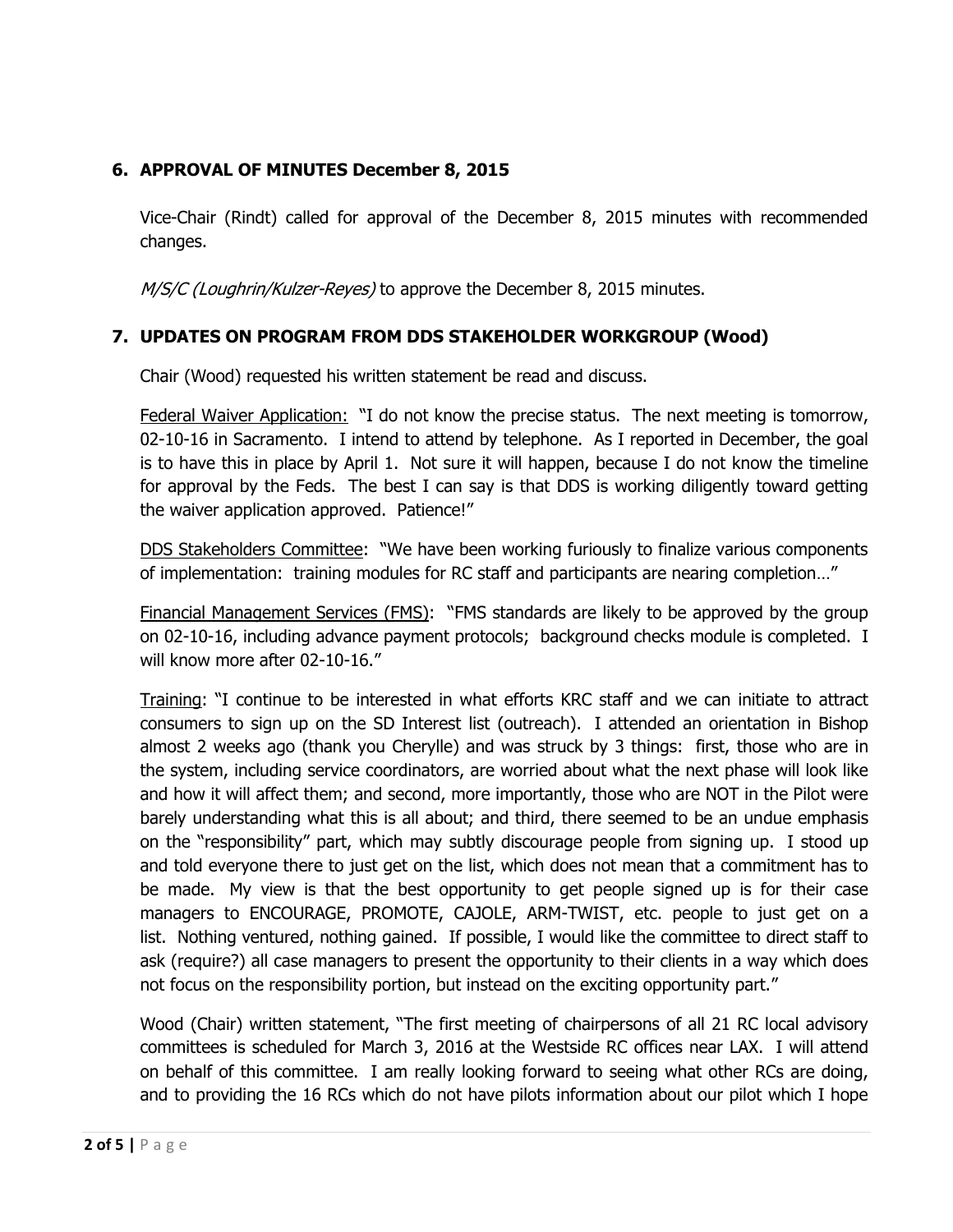will be found useful. In addition the chair of the SCDD is hosting a reception for all of the chairpersons on Thursday, February 18 at 5 pm at the Autism Society Los Angeles conference entitled "It's a New Day, It's a New Life." I will be presenting as a member of a panel on how SD works. The last conference in November, 2014 drew over 500 people."

Next Meeting: "As for a next meeting, I will have much more to report in March following the next DDS Stakeholders meeting tomorrow and the first advisory committee meeting in March."

# **8. UPDATE FROM KRC (Mallinson/Pinal)**

- a.  $SD$  interest list Mallinson and Pinal reported that the interest list continues to grow. The list is maintained by Pinal and Mallinson. Sign in sheet is also kept at all SD Orientation/Training provided by KRC.
- b. Orientation/Training by KRC Updates
	- 1. Wednesday, January 27, 2016 5pm to 7pm Highland Mobile Home park Adult Recreational Hall, 1440 McGregor Avenue, Bishop, CA 93514. There were 37 in attendance.
	- 2. Monday, February 8, 2016, 5pm to 7pm Tehachapi Police Department, 220 west Curry St., Tehachapi, CA. There was one (1) family member in attendance, who reported that many families including herself have already attended a training by SCDD back late last year. Mallinson confirmed that the same feedback from SCs and families was also received. SDAC Members request that KRC inform the family that these trainings are mandatory, and do training in Tehachapi to get the message out since KRC's flyer did not indicate it was mandatory. Mallinson reported that this is just the first series of Orientation/Training that KRC has posted. More training are in the works with collaboration with SCDD and OCRA. SCDD and KRC has a tentative training for March 4, 2016 at two (2) possible locations. Details to be announced. Discussion regarding families are not understanding the concept of SD. Members agree that at this time providing the most up to date information to the families is important in area of choice with limitations.
	- 3. Monday, February 22, 2016 at 5pm to 6pm (English) Bakersfield, 3200 No. Sillect Avenue, Malibu Conference Room, Bakersfield, CA 93308
	- 4. Monday, February 22, 2016 at 630pm to 730pm (Spanish) Bakersfield, 3200 No. Sillect Avenue, Malibu Conference Room, Bakersfield, CA 93308
	- 5. Ridgecrest Thursday, February 18, 2016 from 5pm to 7pm at Springhill Suites, 113 Sydnor St., Ridgecrest, CA.

### **9. MEMBER REPORT**

a. Report of KRC Board Meeting – No members were able to attend. Mallinson provided the information from the December 8, 2015 SDAC meeting to the KRC Board of Directors.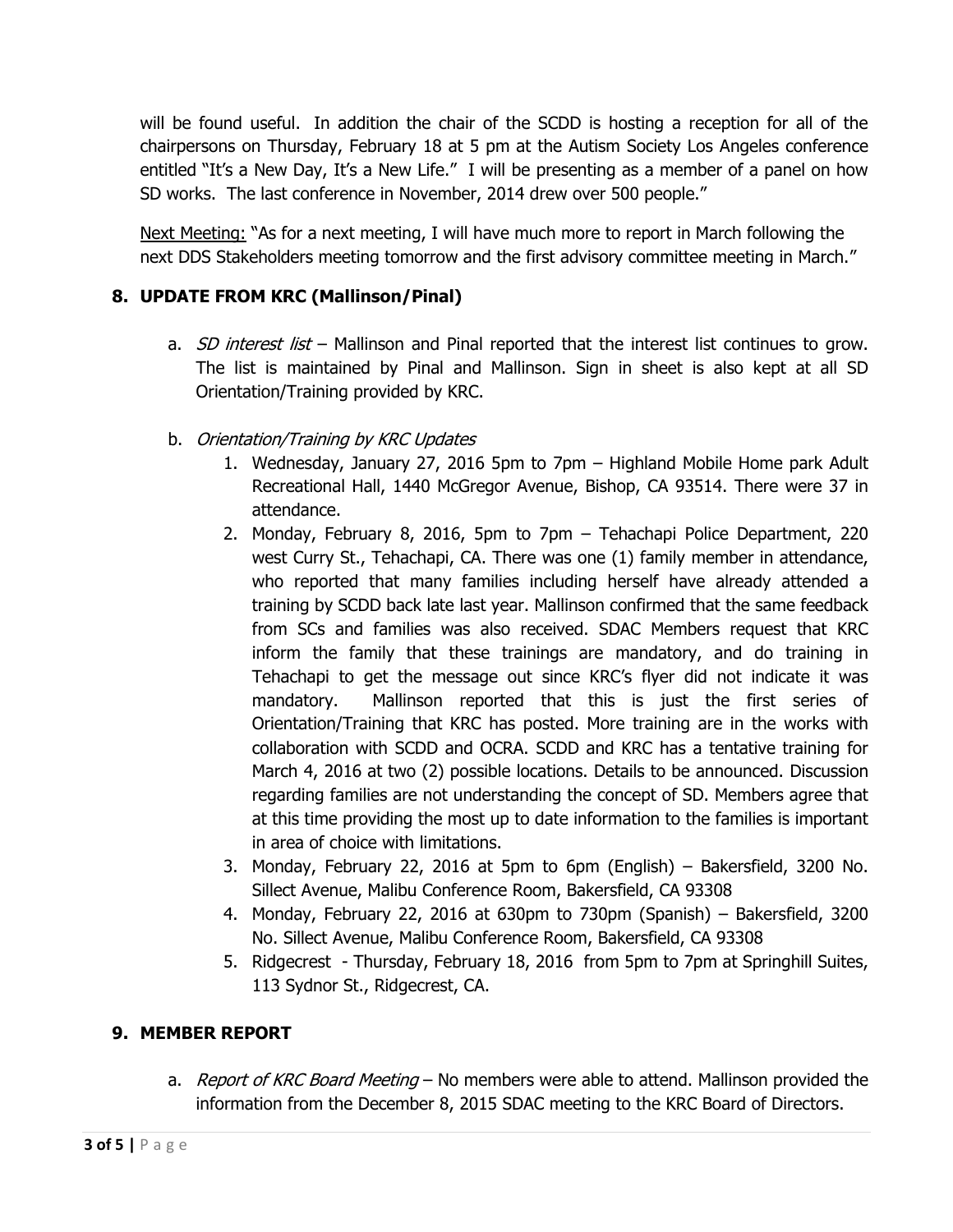### b. Appoint SDAC Member to Report to KRC next Board meeting

Members reference to Mr. Wood's (Chair) report "I have not found a person to serve from Inyo or Mono Counties. I could easily find a service coordinator to serve, but have not been able to persuade a consumer to attend at his/her expense."

Vice-Chair motion the following: Attempts have been made by both KRC and Chair to appointment Inyo/Mono (over 200 miles away) resident unsuccessfully. Therefore, the SDAC Committee motions that the seats be filled by any surrounding KRC catchment area clients/family member rather than it remain empty. SDAC Committee members, recommends if possible having the seat be filled by a self-advocate.

M/S/C (Kulzer-Reyes/Loughrin) to approve to fill the empty seat by any surrounding KRC catchment area.

- c. Resignation of SDAC Members
	- 1. Vice-Chair motion and recognize the resignation of Wilma Sweeney (Sectary) from the KRC SDAC. M/S/C (Loughrin/Kulzer-Reyes) to accept Wilma Sweeney's resignation.
	- 2. Vice Vice-Chair motion and recognize the resignation of Matthew Lerma from the KRC SDAC. M/S/C (Loughrin/Kulzer-Reyes) to accept Matthew Lerma's resignation.
- d. KRC SDAC Appointments of Members. No Report

### **10. FOLLOW UP TRAINING ON BAGLEY-KEENE**

Training and Discussion has been deferred. However, committee members referred back to Wood's (Chair) written statement …"As you know, I have had some doubt as to the applicability of Bagley-Keene requirements to our committee. I have reviewed materials, including a wellreasoned legal opinion, which suggest that the open meeting law is not applicable to our committee. I intend to take that issue up at the first meeting of the chairpersons of the 21 RC local advisory committees in March because it would be great for all 21 committees to be conducting business in the same manner. Even if the law is not applicable, I believe that we must continue to be transparent, which includes timely noticing our meetings, inviting the public to attend, and publishing or making available minutes. More on that next time."

# **11. TOPICS FOR NEXT MEETING**